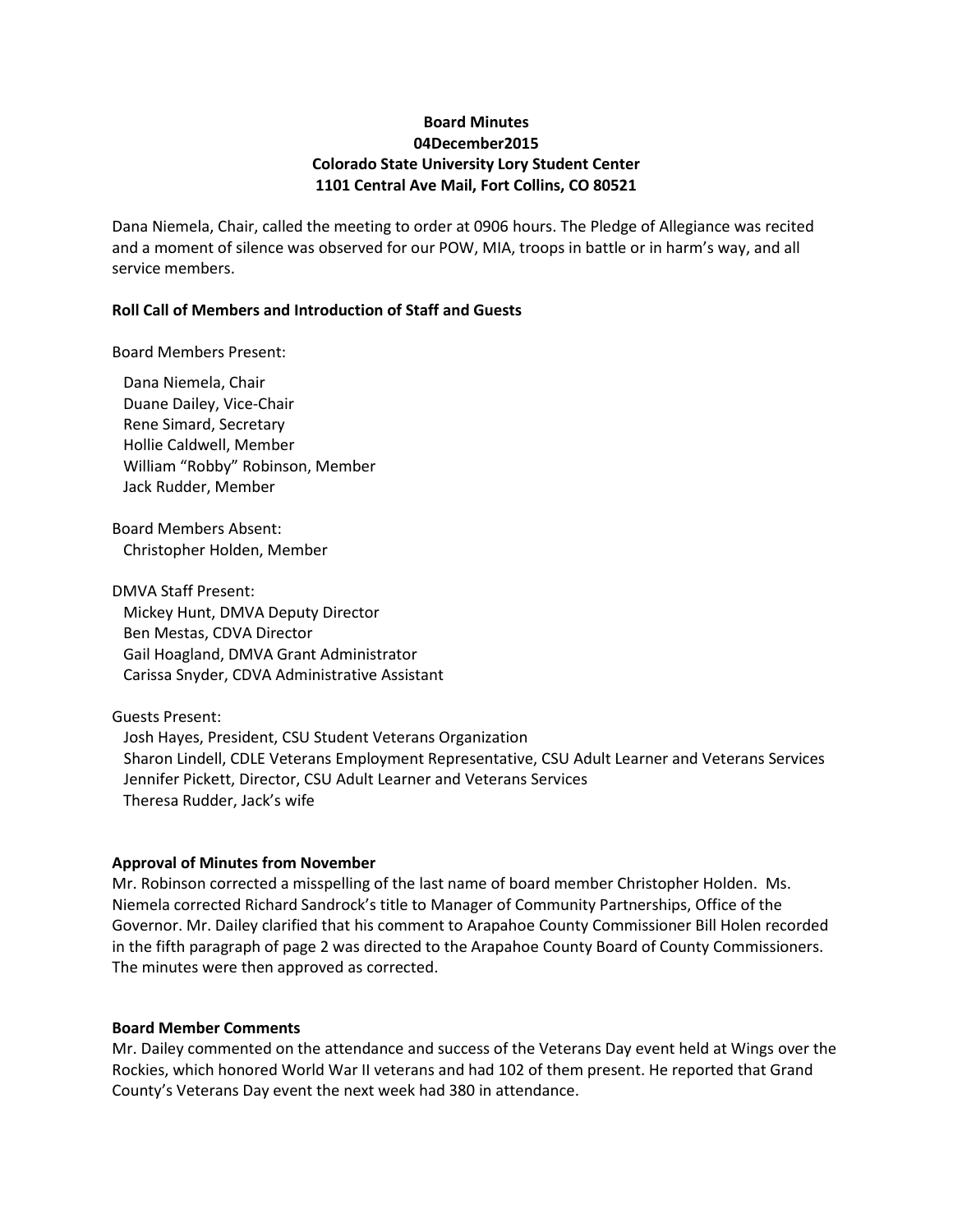Mr. Simard reported the death of George "Joe" Sakato on 02 December 2015 at the age of 94. Mr. Sakato was a member of the U.S. Army's [442nd Regimental Combat Team](https://en.wikipedia.org/wiki/442nd_Regimental_Combat_Team) in [World War II](https://en.wikipedia.org/wiki/World_War_II) and a [Medal](https://en.wikipedia.org/wiki/Medal_of_Honor)  [of Honor](https://en.wikipedia.org/wiki/Medal_of_Honor) recipient.

Ms. Caldwell added to Mr. Dailey's comments regarding the veteran Day event at Wings over the Rockies, remarking on the unusually high number World War II veterans at the event.

Ms. Niemela reported that on 09 November she and Mr. Simard participated in a Veterans Community Panel hosted by the Sturm Family Foundation and the University of Denver's Graduate School of Professional Psychology. The University is considering the implementation of a cross-disciplinary Military Psychology program. The panel was open to the public and was attended by the University chancellor, dean of students, members of the Student Veterans Organization, and various clinicians. Mr. Simard added that this endeavor is part of a greater effort by DU to become more aware and responsive to the needs of veteran students and their families.

Ms. Niemela proceeded to report on the Denver Stand Down held on 19 November. Participant feedback indicates that the veterans served are interested in more intensive, ongoing services. Homelessness is a continuing problem and can be difficult to accurately measure and track. The number of homeless veterans in Denver seems to have decreased, which indicates that street outreach and transitional programs are helping. Permanent housing is harder to achieve, and Ms. Niemela stated that both the VA and local community providers are considering sustainability plans through case management.

Mr. Rudder spoke in reference to the veterans he represents in the southern Colorado and San Luis Valley. He stated that veterans are having logistical difficulties with C&P exams, particularly those scheduled through Veterans Evaluations Service, or "VES." Mr. Rudder personally called the VES contracting agency in Houston but made little progress. Mr. Dailey concurred with Mr. Rudder's concern, and added that use of the CHOICE card has created additional problems for veterans seeking health care. He said veterans in his county no longer use it.

### **Visitor Comments**

Ms. Lindell runs the Northern Colorado Stand Downs and reported that the Fort Collins Stand Down was held on 10 November. The event is in its ninth year and this year's event was the best attended to date. Homeward 2020 helped to spread the word.

Mr. Hayes explained the mission of the CSU Student Veterans Organization is to aid veterans in their transition to education and to employment. While this is a nationwide organization, the CSU chapter was the first in Colorado. This chapter works closely with school administration and the VA to help meet the needs of student veterans. Their most recent meeting was attended by 23 student veterans, three members of the school administration, and focused mainly on issues faced by CSU student veterans, including problems with the Vocation Rehabilitation tutoring program and difficulties with handicap parking. In regard to the latter, Ms. Pickett stated that all lot parking at CSU is paid and is \$442.00 for a year. Students can elect to park on the street for free and walk to the classroom buildings, but for some disabled veterans this is not possible. After some conversation it was decided that while this is negotiated with the school, disabled veterans in need of assistance could probably be helped through the school's Veterans Assistance Grant.

Ms. Niemela inquired about the number of student veterans enrolled at CSU. Mr. Hayes replied that there are currently 1500 students using GI Bill benefits, with 900 of those students living on campus. Mr. Hayes said the veterans representatives at CSU who help students with the GI Bill are knowledgeable and effective. Ms. Lindell added that the school has received an Anschutz donation for programmatic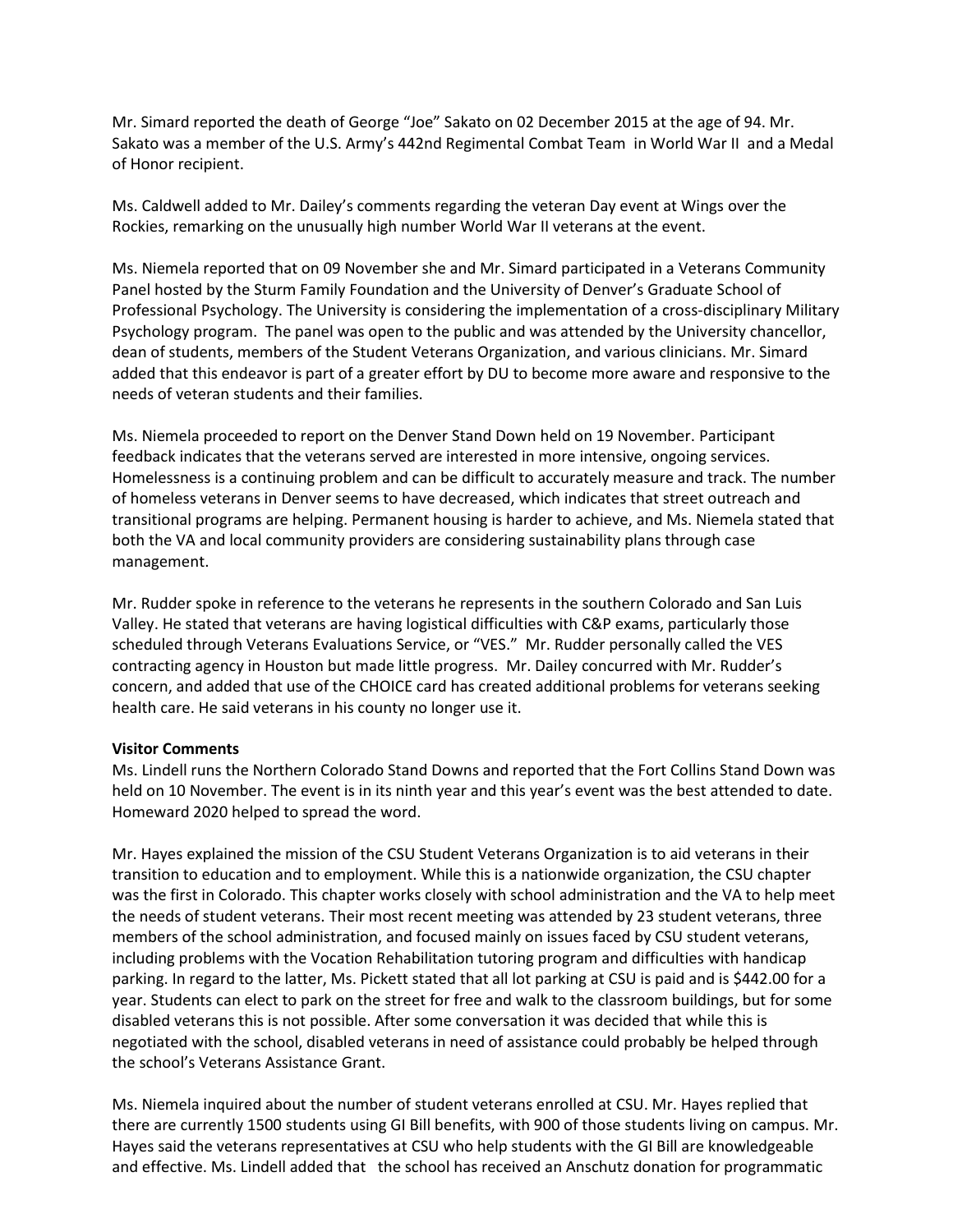changes to become more veteran-friendly. Mr. Hayes said the school's welcoming atmosphere for veterans was one of his deciding factors in his enrollment.

Ms. Lindell then described her role as the Veterans Employment Representative partnering with CSU's Adult Learner and Veterans Services. The Department facilitates veteran employment by both helping student veterans and graduates find sustainable employment and keeping services available to ensure they are able to stay employed, with the end goal being a meaningful career. Services are offered on an as needed basis, and Ms. Lindell has the flexibility to try to assist any student, including those enrolled in the global campus. Ms. Pickett stated that one difficulty has been finding housing for new graduates who are still seeking or have just started employment, and GI Bill benefits stop paying once the veteran graduates. Ms. Lindell stated that VAG funds provide some help managing this gap.

Ms. Niemela inquired about the availability of mental and behavioral health counseling for student veterans. Mr. Hayes confirmed that is available on campus but accessibility can be a problem due to long waiting lists. Ms. Lindell added that her office can assist by connecting student veterans to other resources available in the community. Mr. Dailey remarked that a hurdle for veterans who leave the service with training is to acquire certification in fields in which they have experience. Ms. Lindell said that student veterans who need six months or less or education to acquire certification can receive it for free through the workforce center. Mr. Simard pointed out that this is helpful but not available in all fields. Ms. Caldwell agreed, also saying that not all schools can read military transcripts.

### **Board Member Reports**

Ms. Niemela thanked the Board members and DMVA staff for providing written reports and invited them to share summaries with the board.

Mr. Hunt said that in reference to earlier discussion, he agrees that there is not much transition assistance offered by the VA to graduating student veterans and said that support has been up to schools to provide. He said that the University of Colorado at Colorado Springs and Regis University also both have good veterans support programs. He participated in MyVA Community panel in Colorado Springs on 03 December that included both Bill Holen, Arapahoe County Commissioner and Danny Pummill, VA Acting Undersecretary. The panel differed in character from what was expected; rather than a community meeting it was a VA informational meeting. Ms. Niemela said that some communities already collaborate well and don't need a VA-centered model, with which Mr. Mestas agreed. In regard to concerns about VES, Mr. Hunt said in his experience difficulties with scheduling can be resolved by supervisors, which may be a short-term option for veterans coping with this problem. The current VES contract is under review.

Mr. Mestas reported that a report on all Colorado Stand Downs is available with the exception of Alamosa. This data has been tracked since 2008 and is a good opportunity to compare figures over time. Mr. Dailey inquired about the date of the Denver Stand Down. Mr. Mestas confirmed that the date did change form 07 November to 19 Novembers due to a delay in an item shipment. Mr. Rudder offered to try to follow up on results from the Stand Down in Alamosa.

Mr. Rudder commented that the SVCLC at Homelake can't fill all its cottages, and is often prevented from accepting otherwise eligible persons since 75% of residents have to be veterans. Mr. Hunt said he has met with HHS deputy director Sara Orrick and suggested inviting her to a future meeting.

Ms. Niemela stated that there was nothing Greg Dorman wanted to add to his submitted report.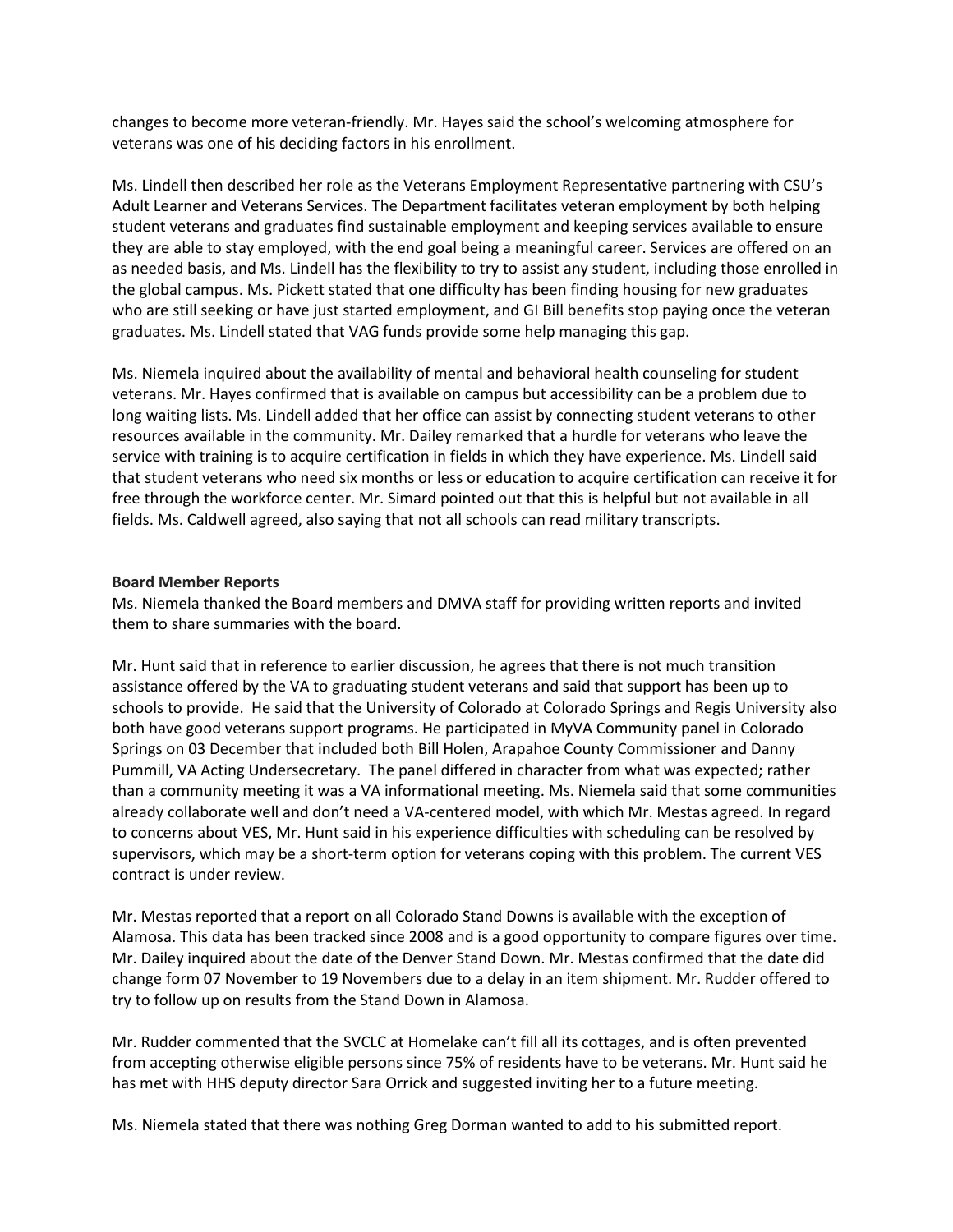Ms. Hoagland reported that four of eight regional webinars have been held with current grantees and were well attended and generally successful. The webinars are designed to answer questions and to reinforce the necessity of compliance with grant contract terms. It was emphasized that past compliance will impact the consideration of applications in the next cycle. Issues of lingering confusion among grantees seemed to be what is meant by "unduplicated" veterans, why supporting documentation is specific and extensive, and why the new applications are longer. Mr. Dailey attended webinar training and said that recurrent grantees resist change. He stated that the current system offers fair and consistent treatment for all.

*Let the record show that here the Board recessed at 10:48 a.m., and resumed to labor at 10:55 a.m.*

### **Annual Report**

Ms. Niemela stated that a draft of the annual report is ready and draft cover letter will be available by the week of 07 December. An item noted in last year's report was that the waiting time on veteran's claims placed larger burdens on local resources. Mr. Mestas asked if that included the timeline for claims on appeal. It did not. Mr. Mestas stated that the current timeframe for an appeal is two to four years. Ms. Niemela suggested that a recent push to process claims may have resulted in more denials, thus more appeals. Mr. Mestas told the Board that Denver has been selected as a site for pilot appeals project in which a veteran will get a preliminary hearing within 45 days of an appeal. A meeting on this topic will be held on 08 December. Ms. Niemela said that this year's report will feature access to care, particularly mental health care, VES, and the additional funding the state now provides to county veterans services. She asked the Board for suggestions of items to highlight in the cover letter. Mr. Dailey said that the Golden clinic has very proactive in screening and referral, and Ms. Niemela said she will include information about the SVCLCs, increasing census in rural areas, and access to housing. Mr. Simard suggested including information on community partnerships. Both Mr. Robinson and Mr. Mestas suggested including data on VA claims and appeals processing times.

## **Strategic Planning**

Ms. Niemela told the Board that the Department strategic planner will not be on board until June 2016, so the board will proceed without for the time being. She said the intent of the meeting was not to make a strategic plan, but to discuss the intent and purpose of the Board, beginning with why sitting Board members agreed to serve and what they hope to accomplish in that service.

Ms. Niemela said that she joined hoping to effect policy change, and that interaction has increased between the VA and local communities. Mr. Rudder said he hoped to provide a voice for rural veterans. He said VA policies are not always a good fit for veterans who don't live in urban areas.

Mr. Dailey agrees with Mr. Rudder, observing that while the State office does a good job of outreach into local communities, the Federal VA does not, and the concern is that the interests of rural veterans are not considered when policies are made or changed. He said he would like to see more cooperation with the Federal VA. Mr. Simard said that he too wanted to effect change. He too expressed similar frustration with Federal VA communication.

Ms. Caldwell said this meeting was her fifth as a Board member. She said that the Board needs areas of courses where it can make tangible progress. Mr. Robinson observed a lack of interface between the States and the VA. Mr. Mestas suggested that Board members be active advocates in their congressional districts to develop the Board's stated purpose "to advise and consult" the Governor on matters pertaining to Colorado veterans.